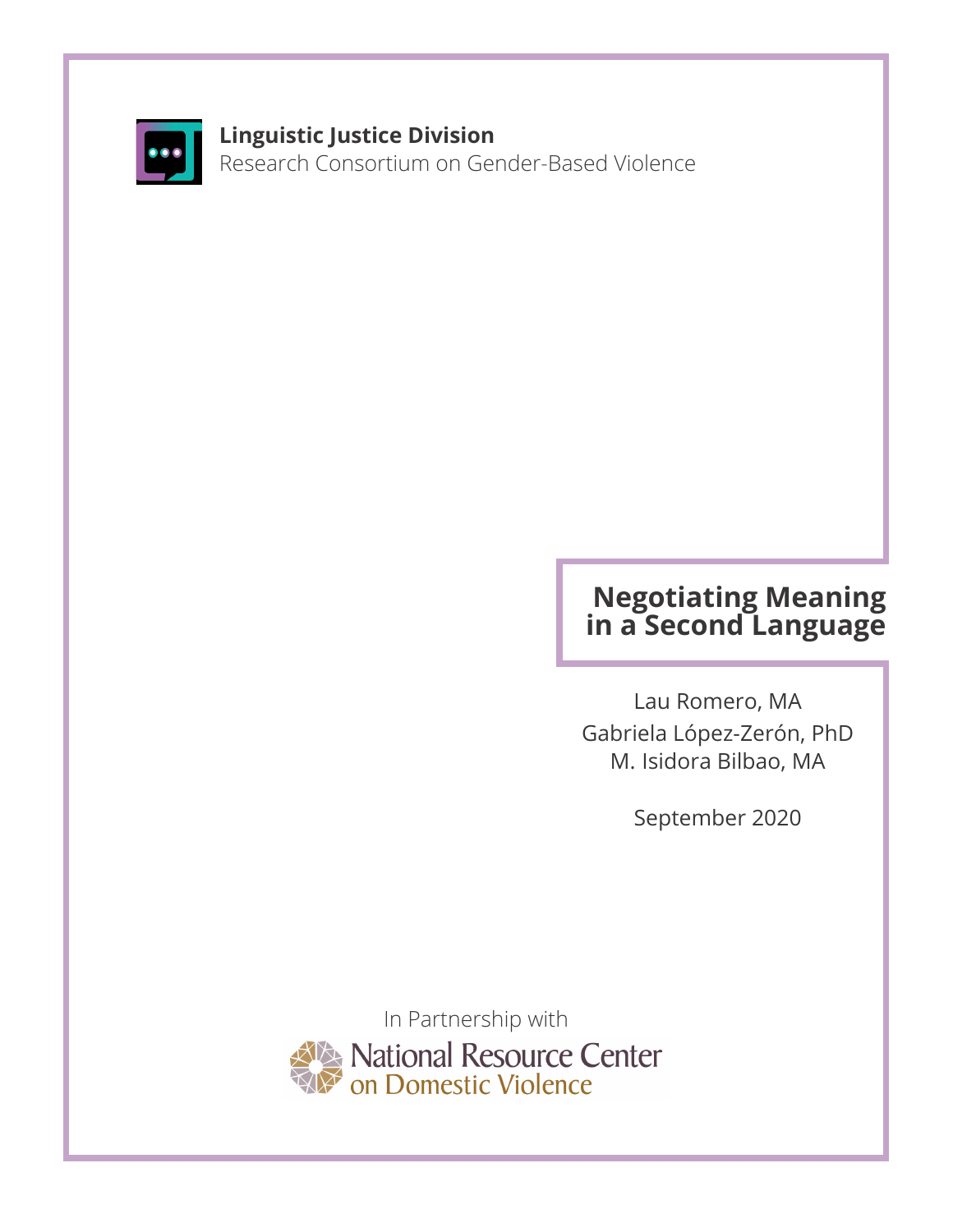## Negotiation of Meaning

#### **Overview**

*This brief document provides a) an explanation of the concept of "negotiation of meaning", b) the relevance of this concept when conducting research with survivors of gender-based violence; c) a list of helpful tips to keep in mind before, during, and after the data collection process and d) a vignette illustrating the importance of negotiation of meaning in interviews with survivors.*

#### **What is 'negotiation of meaning'?**

In the context of two or more people having a conversation, negotiation of meaning can be understood as "a communication breakdown that triggers some kind of clarification of a speaker's intended message" (VanPatten & Benati, 2015, p. 150). In common terms, this means that one of the parties involved in the conversation is unsure –or simply does not follow– the idea that their counterpart is trying to convey.

Imagine the following scenario. You and your partner are at a party. The music is loud, and the lights are dim, therefore conversation is short and difficult. In a romantic gesture, you want to tell your partner "I love you" and after doing so you hear, instead, that they yell back "Olive shoes?! Where?!". This is a case where meaning is unclear, and clarification of the intended message is required. It happens in everyday life, even between people who are fluent and native in the same language.

Now, imagine you are in a scenario where the other person speaks a different language: negotiation of meaning, which is something completely normal and recurrent in any communicative scenario, is now even more evident. In a communicative setting, this is, when we exchange meaningful information with others, we rely on different tools to understand a message. Consider another person's pronunciation or regional signing, facial expressions, body language, cultural differences, and yes, even silences. All these elements come into play when exchanging meaningful information. When you are unfamiliar with one or more of these elements, it is likely that you might need to engage in further negotiation of meaning.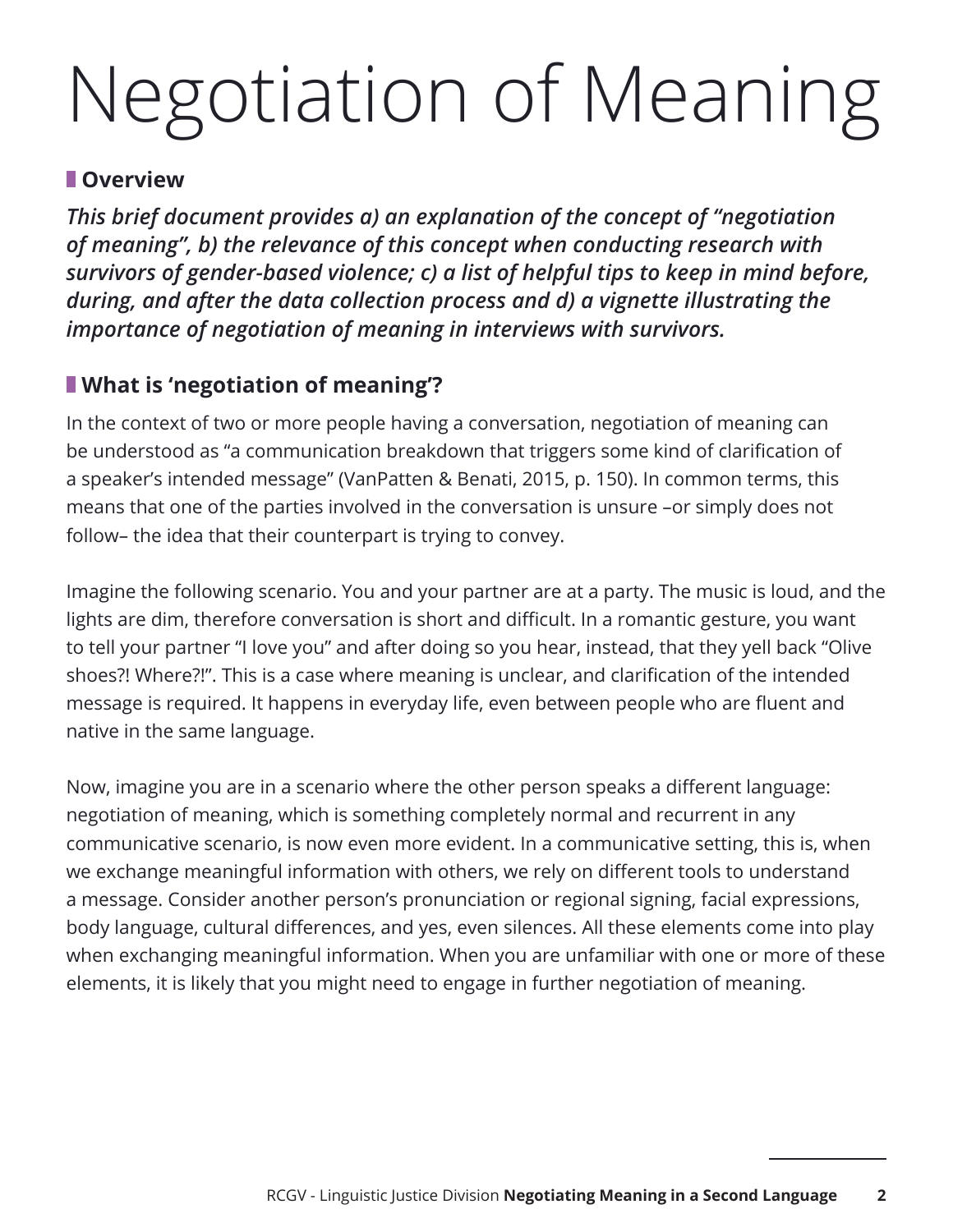#### **Why is 'negotiation of meaning' relevant when interviewing survivors of gender-based violence?**

When working with someone who does not share the same language, the interviewer must try to compensate for their lack of "cultural intelligence" (Ghanbarpour et al., 2018, p. 530). This means that, when interacting with someone for the very first time, interviewers are likely unaware and unfamiliar with abstract things such as a person's norms, traditions, priorities, history, and trauma. Additionally, they might also struggle with linguistic elements, such as a person's preferred jargon and slang and the way they are most comfortable describing their feelings and experiences.

In an interview, interviewers can easily fall into their own panic and focus on these perceived shortcomings. However, through active listening, interviewers can actually determine which of these moments in the conversation require clarification, and then calmly proceed to negotiate.

Interviewers are likely to face more than one of these "confusing" moments due to: lack of expertise in a different language, some pronunciation mishaps, interviewee's use of abundant jargon, etc. All of these issues, as well as many others, are perfectly normal. In these situations, negotiation is key for communication and interviewers will need to find a way to intervene in the conversation, pause it, reassess it, reframe it –if necessary–, and proceed until both points have been made. Further, when interviewing in a second language, negotiation can take up more time than the simple clarification within linguistic terms, so it is important to remember that some non-linguistic tools, such as body language, drawings, and signaling, can also help.

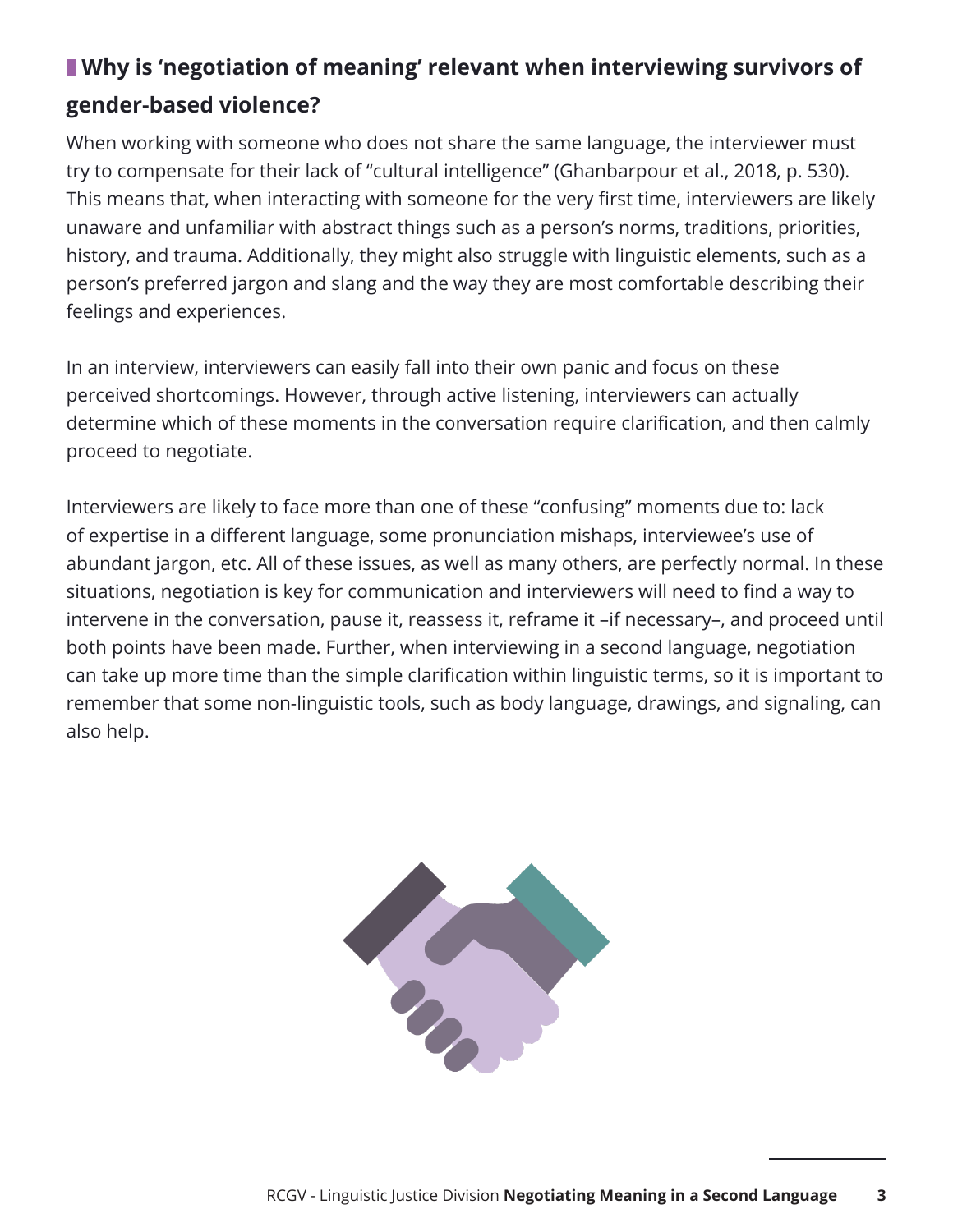# Tips for Negotiation

Prior, During, and After an Interview

#### **Prior to the Interview: Check your materials**

1. *Make sure that you are familiar with the questions in the interview*: Are you able to understand each and every one of the questions? Can you rephrase them in the desired target language, if necessary? Are there any words or expressions that seem odd to you, or that you don't fully comprehend? Make sure to carefully review the entire interview protocol, including response options. Practice your pronunciation of words or phrases that might be hard to say. Finally, ask as many questions as necessary to make sure you feel confident in your ability to conduct the interview.

2. *Are the questions of the interview culturally appropriate?* Despite our best intentions, sometimes a phrase or word can have multiple meanings when translating it into a different language. Use your expertise in the language to double-check some of the words that might seem off or unclear, but especially those that might be potentially offensive or harmful when heard by the person you are interviewing.

3. *Do you know how to phrase a question in order to clarify meaning?* Sometimes we tend to forget how to ask for certain things in a second language, particularly if we are conducting an interview in a language we don't use on a daily basis or that we are not fully exposed to. Before your interview, make sure you are familiar with how to pause and ask a clarifying question respectfully. For example: What would be the equivalent of "I am sorry, can you explain that?" or "Can you explain this word to me, please?" in the target language?

#### **During the Interview: Take your time and listen**

1. *When asking a question, what do you do if you don't understand the answer?* There is nothing wrong when lack of clarity occurs. If you ask a clarifying question, then make sure to follow culturally relevant protocol, intervene, and assess the situation. How relevant is the part that you do not understand? This is a process; therefore, more than one attempt is also likely to happen.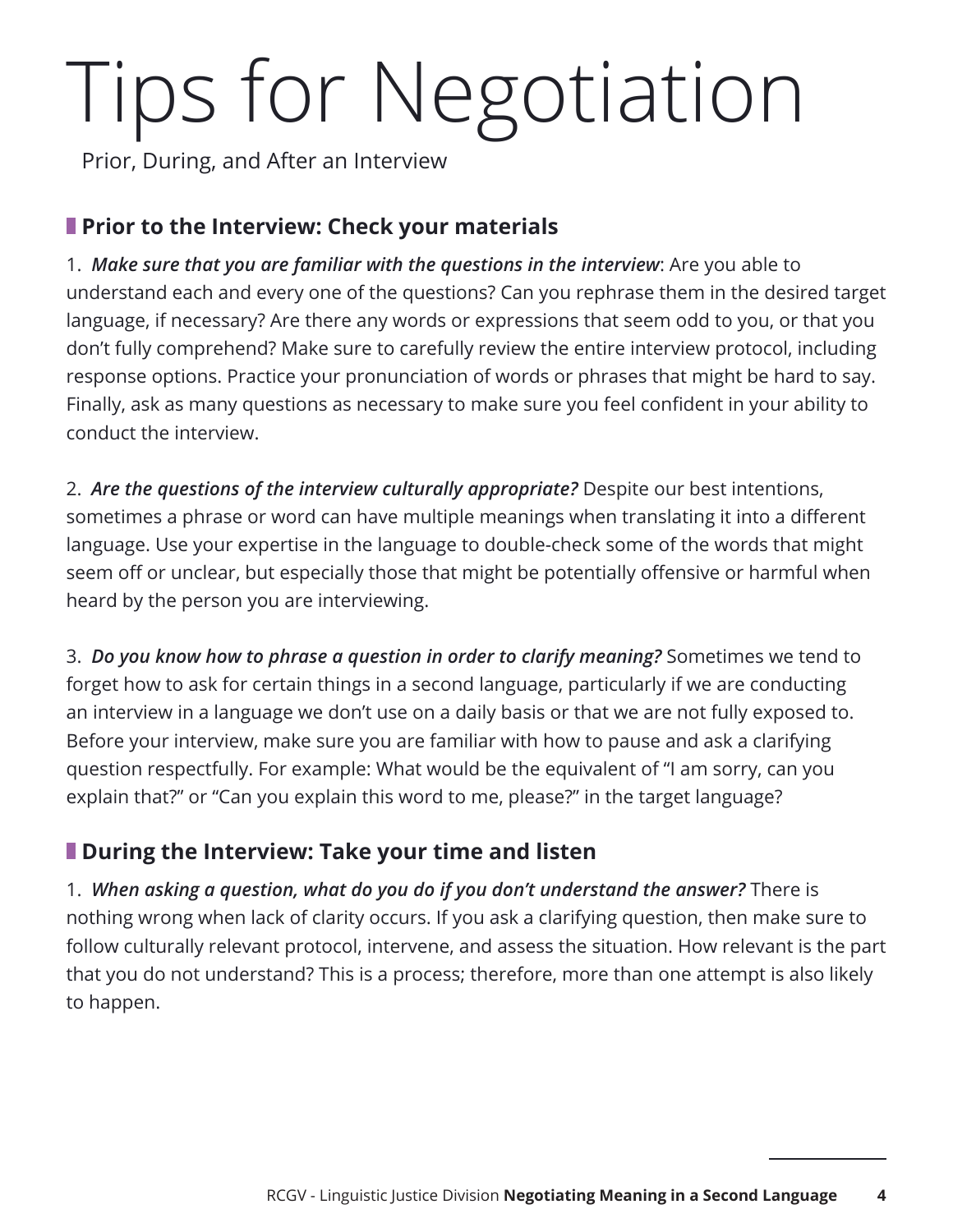2. *What happens when/if an interviewee does not understand you?* If a particular idea remains blurry, then resort to close-by ideas and concepts to narrow it down. Circumlocution is a great way to go around a complex idea or concept that might be unclear. Circumlocution is a process commonly used as part of daily communications without even knowing it. Think, for example, how would you describe the animal "cat" if this specific word would not come to mind. Circumlocution would kick in at this moment, and then you would proceed to describe, perhaps, a furry domestic animal that has a long tail and always lands on its feet. Something similar can, and should, happen during an interview if a concept is unclear.

3. *There are too many expressions that you may think belong to jargon/slang. What can you do?* Again, there is nothing wrong with not being fully aware of all of these words or phrases. This is an excellent opportunity to expand your understanding of a particular community's jargon or slang. Pause, ask for clarification, and –when satisfied with the answer– proceed. Using humor is an excellent way to decrease tension, as well as making the evident statement that one of you is, perhaps, less familiar with a phrase. Commenting on how important it is for you to understand everything they are sharing will reinforce your stance as a caring interviewer committed to establishing a meaningful exchange.

4. *You tried to negotiate, but it is taking too long and it is happening too often during interview:* Effective, meaningful, and trauma-informed communication with survivors during an interview **will take time**. You need to assess not just the quantity of the answers, but also their quality. Remember, communication is based on more than just sharing the same language.

#### **After the Interview: Take note**

1. *Do you think the interview was successful/unsuccessful? Why? Depending on what factors?* Communication is not a homogeneous, "clean" process. An interview might be unsuccessful only if you were not paying attention at all to the interviewee's answers, or if one of the parts shut down all attempts to engage. Silences can have meaning too. Emotions can have meaning too. A balance between language and non-linguistic factors is necessary when conducting these types of interviews. If you are committed to that balance, you are on the right path.

2. *Take note for future interactions:* What were some of the things you have learned from talking with a person that may or may not share your same culture, values, language, trauma, and experiences? Keeping in mind these qualitative elements will provide you with tools to deal with the situation in a different, more informed manner next time. This can include having vocabulary lists, cultural checklists, avoid certain expressions that you have learned are unsuccessful, and altogether, feel more confident when facing the next challenge.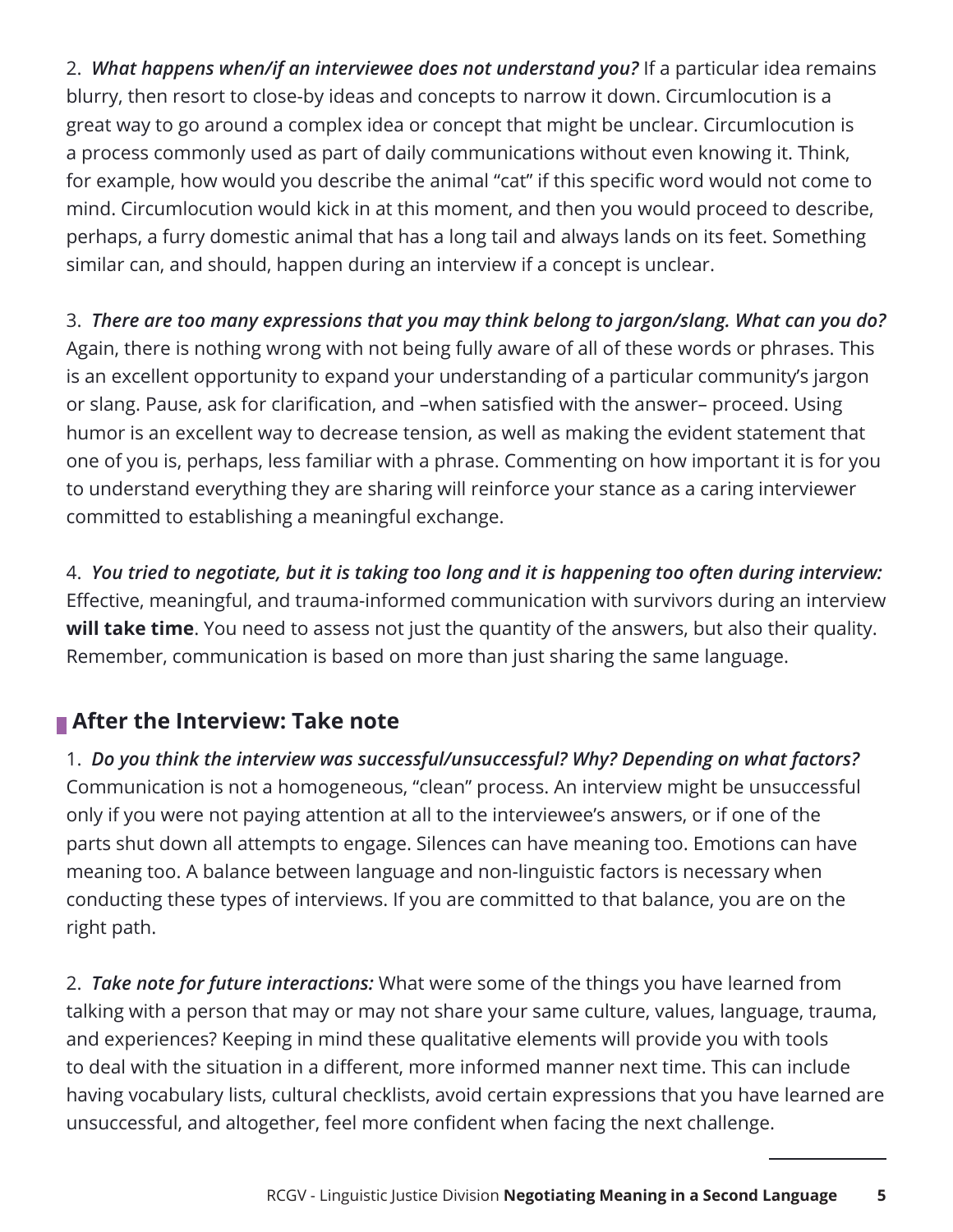Vignette a Non-Native Spanish Speaker a Non-Native Spanish Speaker

**The following vignette depicts an interview conducted in Spanish between a Spanish-speaking interviewer and an indigenous survivor from South America who speaks Spanish as a second language.** 

During the initial section of the interview, the interviewer asked general demographic questions to the survivor. The survivor was engaged and enthusiastic about the interview. However, some questions in the subsequent sections referred to historical events and personal experiences. The survivor seemed confused and asked several times for clarification. Although the interviewer was responsive, the interviewer did not know exactly how to rephrase the questions. Given that, the interviewer simply restated the questions, leaving the survivor confused.

As the interview progressed, the survivor became increasingly frustrated by her lack of understanding of the questions. She slowly became disengaged from the interview, giving short and often monotone answers. The interviewer completed the interview and thanked the survivor.

Discussion Questions:

- **What dynamics did you notice in this vignette?**
- What could the interviewer have done differently?
- How could have the interviewer engaged in a meaning negotiation process with this participant?
- **What are the risks of not engaging in meaning** negotiation in an interview like this one? For the participant? For the research?